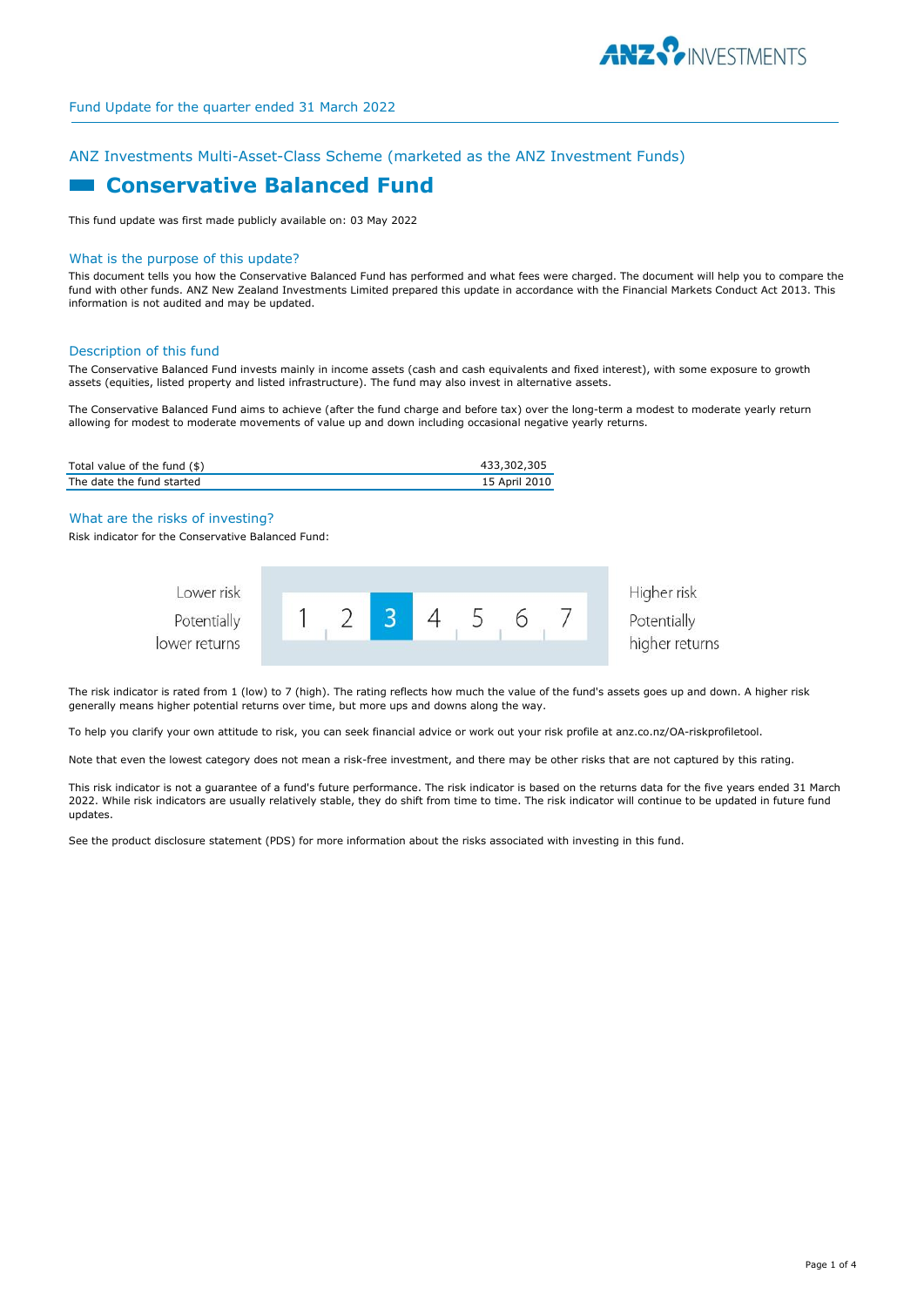# How has the fund performed?

|                                               | Average over<br>past five years | Past vear |  |  |
|-----------------------------------------------|---------------------------------|-----------|--|--|
| Annual return                                 |                                 |           |  |  |
| (after deductions for charges and tax)        | 4.36%                           | 0.84%     |  |  |
| Annual return                                 |                                 |           |  |  |
| (after deductions for charges but before tax) | 5.14%                           | 0.84%     |  |  |
| Market index annual return                    |                                 |           |  |  |
| (reflects no deduction for charges and tax)   | $5.42\%$                        | $0.77\%$  |  |  |

The market index annual return is calculated using the target investment mix and the indices of each asset class.

Additional information about the market index is available in the statement of investment policy and objectives on the offer register at www.discloseregister.companiesoffice.govt.nz.



# **Annual return graph**

This shows the return after fund charges and tax for each of the last 10 years ending 31 March. The last bar shows the average annual return for the last 10 years, up to 31 March 2022.

**Important:** This does not tell you how the fund will perform in the future.

Returns in this update are after tax at the highest prescribed investor rate (PIR) of tax for an individual New Zealand resident. Your tax may be lower.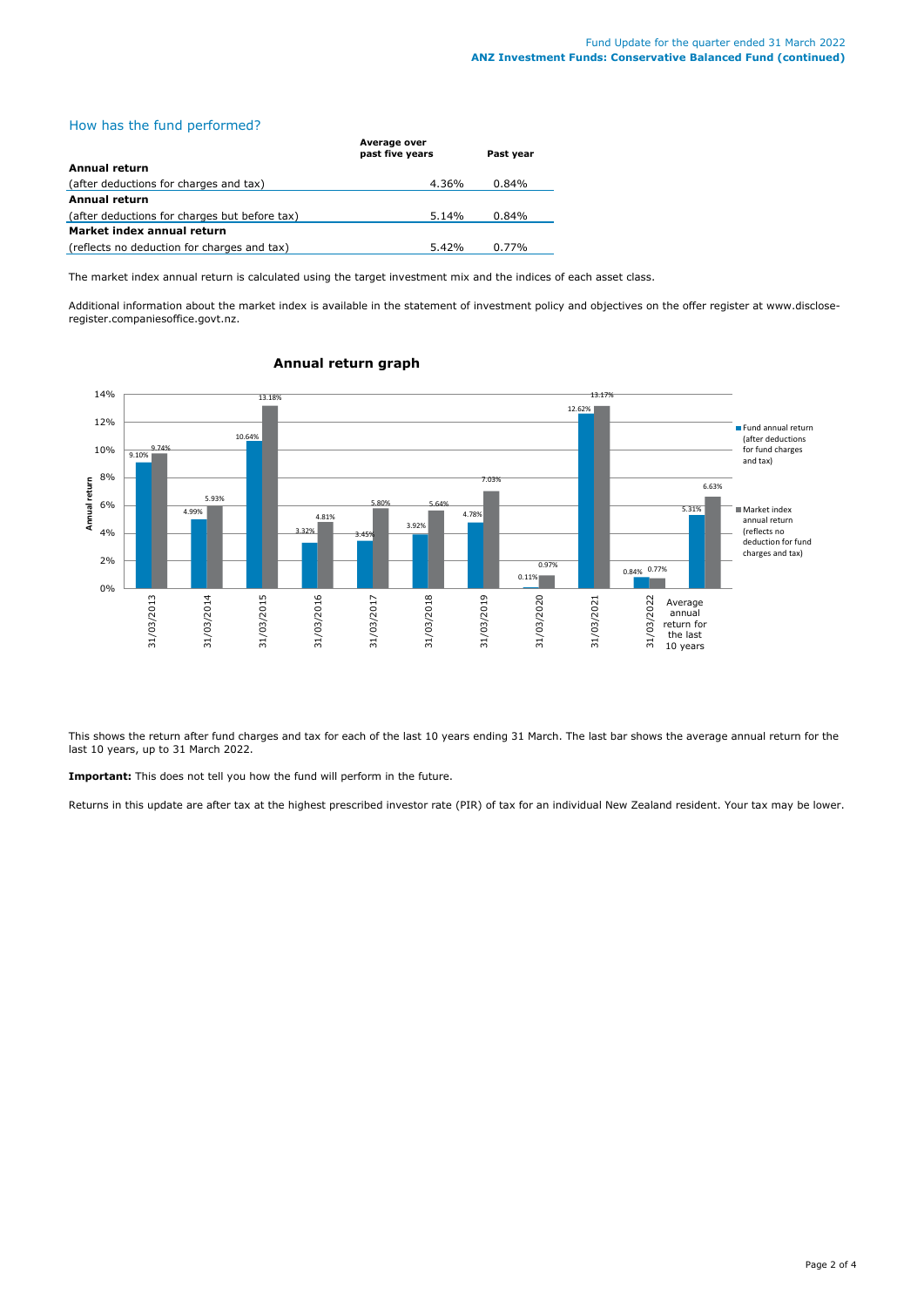# What fees are investors charged?

Investors in the Conservative Balanced Fund are charged fund charges. In the year to 30 September 2021 these were:

|                                             | % of net asset value       |
|---------------------------------------------|----------------------------|
| Total fund charges <sup>1*</sup>            | $0.93\%$                   |
| Which are made up of:                       |                            |
| Total management and administration charges | $0.93\%$                   |
| Including:                                  |                            |
| Manager's basic fee                         | 0.85%                      |
| Other management and administration charges | 0.08%                      |
| Total performance based fees                | $0.00\%$                   |
|                                             |                            |
|                                             |                            |
|                                             | Dollar amount per investor |

| <b>Other charges</b> |     |
|----------------------|-----|
| Other charges        | SL. |

\* The Manager expects that the fund charges for the next scheme year will be different from the fund charges disclosed in this fund update because the Manager's basic fee was reduced effective 30 September 2021 from 0.85% to 0.70% per year.

Investors are not currently charged individual action fees for specific actions or decisions (for example, for withdrawing from or switching funds). See the PDS for more information about Scheme fees.

Small differences in fees and charges can have a big impact on your investment over the long term.

### Example of how this applies to an investor

Sarah had \$10,000 in the fund at the start of the year and did not make any further contributions. At the end of the year, Sarah received a return after fund charges were deducted of \$84 (that is 0.84% of her initial \$10,000). Sarah did not pay any other charges. This gives Sarah a total return after tax of \$84 for the year.

# What does the fund invest in?

## **Actual investment mix<sup>2</sup> Target investment mix<sup>2</sup>**

This shows the types of assets that the fund invests in. This shows the mix of assets that the fund generally intends to invest in.